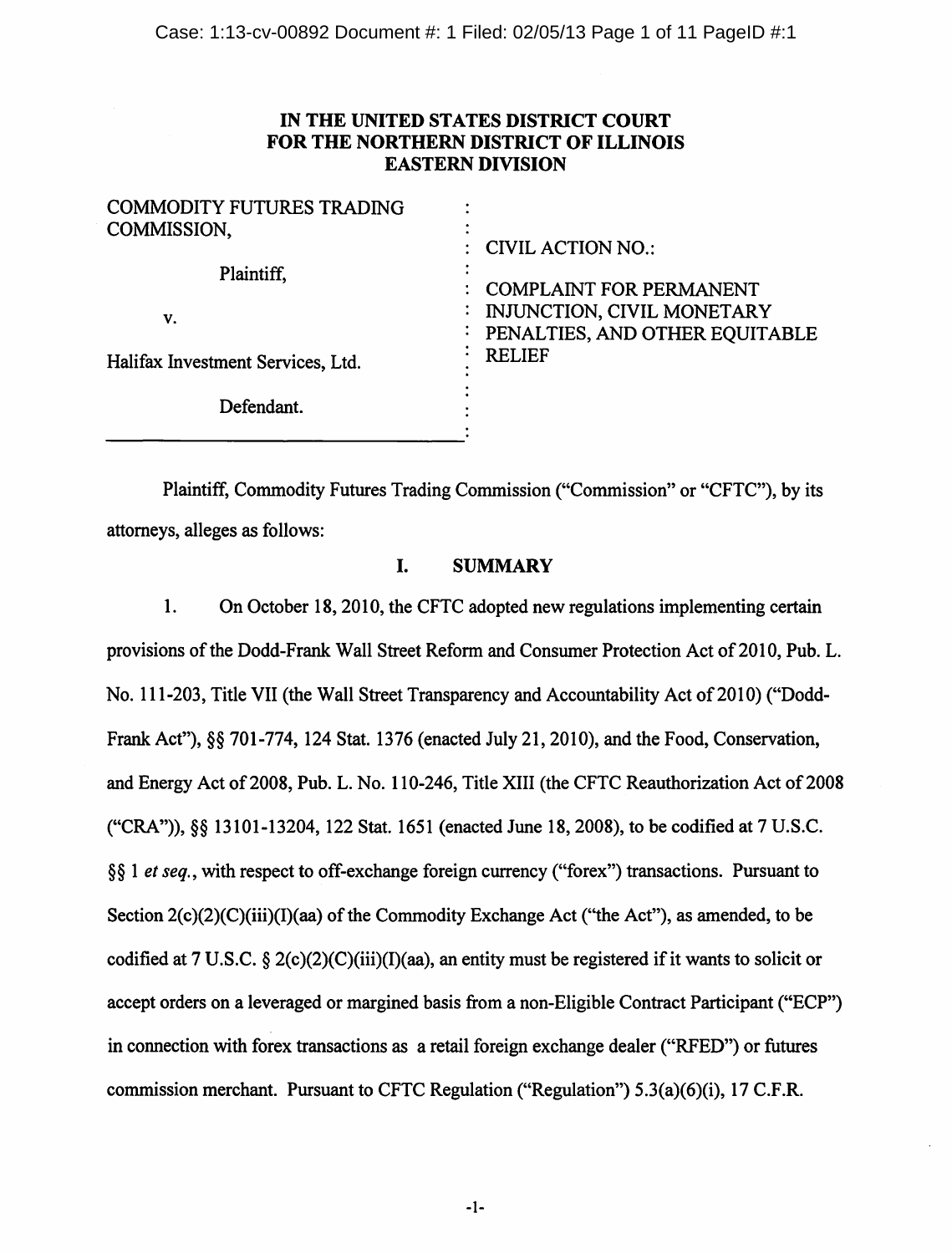#### Case: 1:13-cv-00892 Document #: 1 Filed: 02/05/13 Page 2 of 11 PageID #:2

§ 5.3(a)(6)(i) (2012), in connection with retail forex transactions, all RFEDs must be registered with the CFTC as of October 18, 2010.

2. Beginning on October 18,2010, and continuing to the present (the "relevant period"), Defendant Halifax Investment Services, Ltd. ("Halifax"), upon information and belief, solicits or accepts orders from non-ECPs located in the United States ("U.S. customers") on a leveraged or margined basis in connection with retail forex transactions and is, or offers to be, the counterparty to these retail forex transactions without being registered as an RFED with the CFTC, in violation of Section  $2(c)(2)(C)(iii)(I)(aa)$  of the Act, as amended, 7 U.S.C. § 2(c)(2)(C)(iii)(I)(aa), and Regulation 5.3(a)(6)(i), 17 C.F.R. § 5.3(a)(6)(i) (2012).

3. By virtue of this conduct and the further conduct described herein, Halifax has engaged, is engaging, or is about to engage in acts and practices in violation of the Act, as amended, and the Regulations.

4. Accordingly, pursuant to Section 6c of the Act, as amended, to be codified at 7 U.S.C. § 13a-1, and Section 2(c)(2) of the Act, as amended, 7 U.S.C. § 2(c)(2), the Commission brings this action to enjoin Halifax's unlawful acts and practices and to compel its compliance with the Act, as amended, and the Regulations and to further enjoin Halifax from engaging in certain commodity or forex-related activity, including, soliciting or accepting orders from U.S. customers and offering to be the counterparty to customers' forex transactions, without appropriate registration with the Commission.

5. In addition, the Commission seeks civil monetary penalties and remedial ancillary relief, including, but not limited to, trading and registration bans, disgorgement, rescission, preand post-judgment interest, and such other relief as the Court may deem necessary and appropriate.

-2-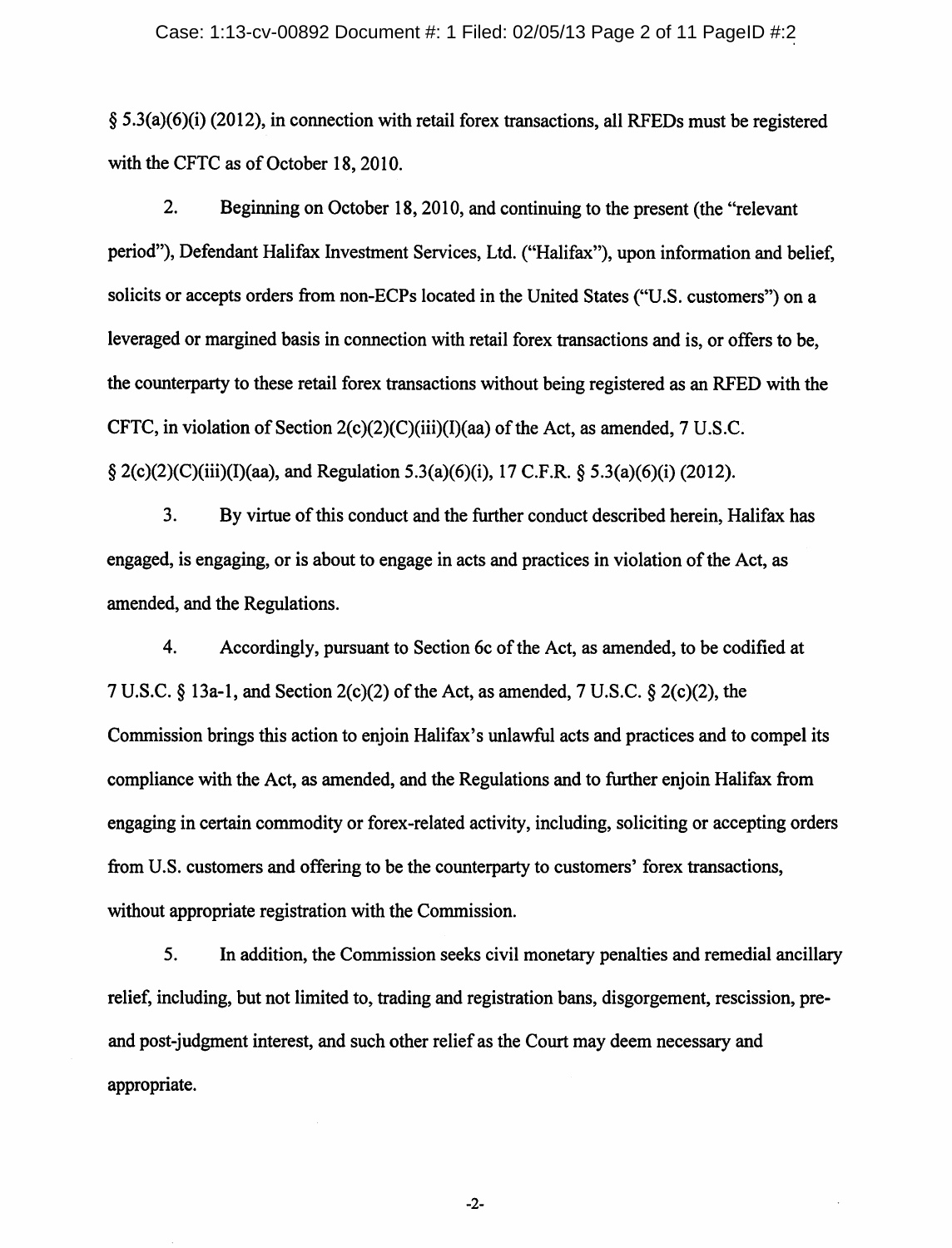6. Unless restrained and enjoined by this Court, Halifax likely will continue to engage in the acts and practices alleged in this Complaint and similar acts and practices, as more fully described below.

#### II. JURISDICTION AND VENUE

7. Section 6c(a) of the Act, as amended, 7 U.S.C. § 13a-1(a), authorizes the Commission to seek injunctive relief against any person whenever it shall appear to the Commission that such person has engaged, is engaging, or is about to engage in any act or practice constituting a violation of the Act or any rule, regulation, or order thereunder.

8. The Commission has jurisdiction over the conduct and transactions at issue in this case pursuant to Sections  $2(c)(2)$  and 6c of the Act, as amended, 7 U.S.C. §§  $2(c)(2)$  and 13a-1.

9. Venue properly lies with the Court pursuant to Section  $6c(e)$  of the Act, as amended, 7 U.S.C. § 13a-1(e), because Halifax transacts business in this District and certain transactions, acts, practices, and courses of business alleged in this Complaint occurred, are occurring, and/or are about to occur within this District.

## III. PARTIES

10. Plaintiff Commodity Futures Trading Commission is an independent federal regulatory agency charged by Congress with the administration and enforcement of the Act, 7 U.S.C. §§ 1 *et seq.,* and the Regulations thereunder, 17 C.P.R. §§ 1.1 *et seq.* (2012).

11. Defendant Halifax Investment Services Ltd is located at Governor Phillip Tower, Level40, 1 Farrer Place, Sydney NSW 2000 Australia. Halifax has never been registered with the Commission in any capacity.

-3-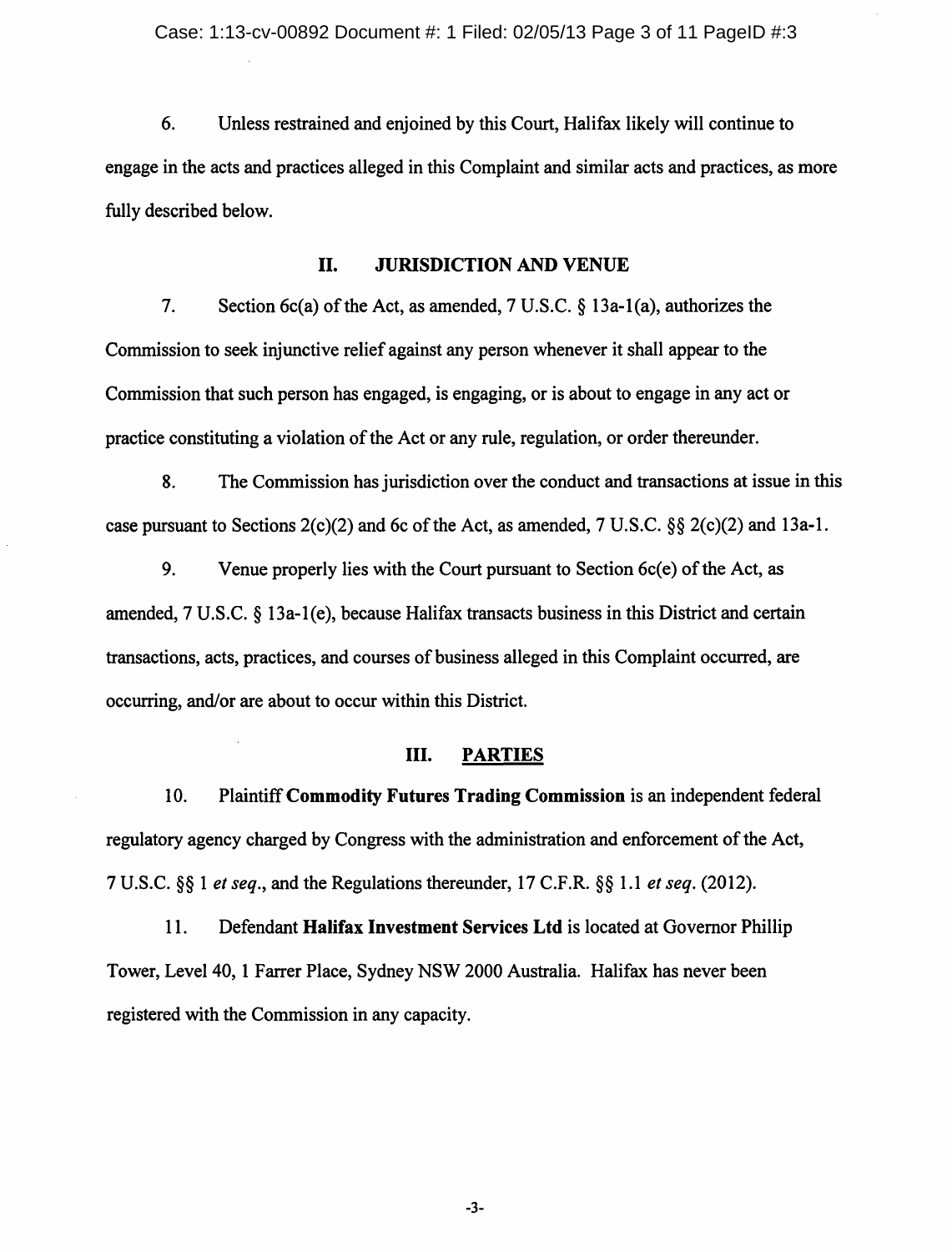### IV. **STATUTORY BACKGROUND**

12. For the purposes of trading retail forex, a "retail foreign exchange dealer" is defined in Regulation 5.1(h)(1), 17 C.F.R.  $\S$  5.1(h)(1) (2012), as any person that is, or offers to be, the counterparty to a retail forex transaction, except for certain persons not relevant to this Complaint.

13. An ECP is defined by the Act, in relevant part, as an individual with total assets in excess of (i) \$10 million, or (ii) \$5 million and who enters the transaction "to manage the risk associated with an asset owned or liability incurred, or reasonably likely to be owned or incurred, by the individual." Section 1a of the Act, as amended  $7 U.S.C. \$  1a.

## **V. FACTS**

14. On October 18, 2010, the Commission adopted new regulations implementing certain provisions of the Dodd-Frank Act and the CRA. For the purposes of retail forex transactions, the new regulations, among other things, require RFEDs to register with the CFTC.

15. On information and belief, Halifax, solicits or accepts orders from U.S. customers who are not ECPs to open leveraged forex trading accounts through Halifax's website, http://www.halifax.com.au.

16. Customers open trading accounts by submitting an online account application through Halifax's website. There is nothing in the online account application stating Halifax does not accept U.S. customers.

17. Halifax's website includes a Forex Product Disclosure Statement ("Halifax Forex PDS") which states that "each transaction which is agreed and entered into with a client will be entered into by Halifax as principal." The website also states that customers are "dealing with Halifax as counterparty to every transaction."

-4-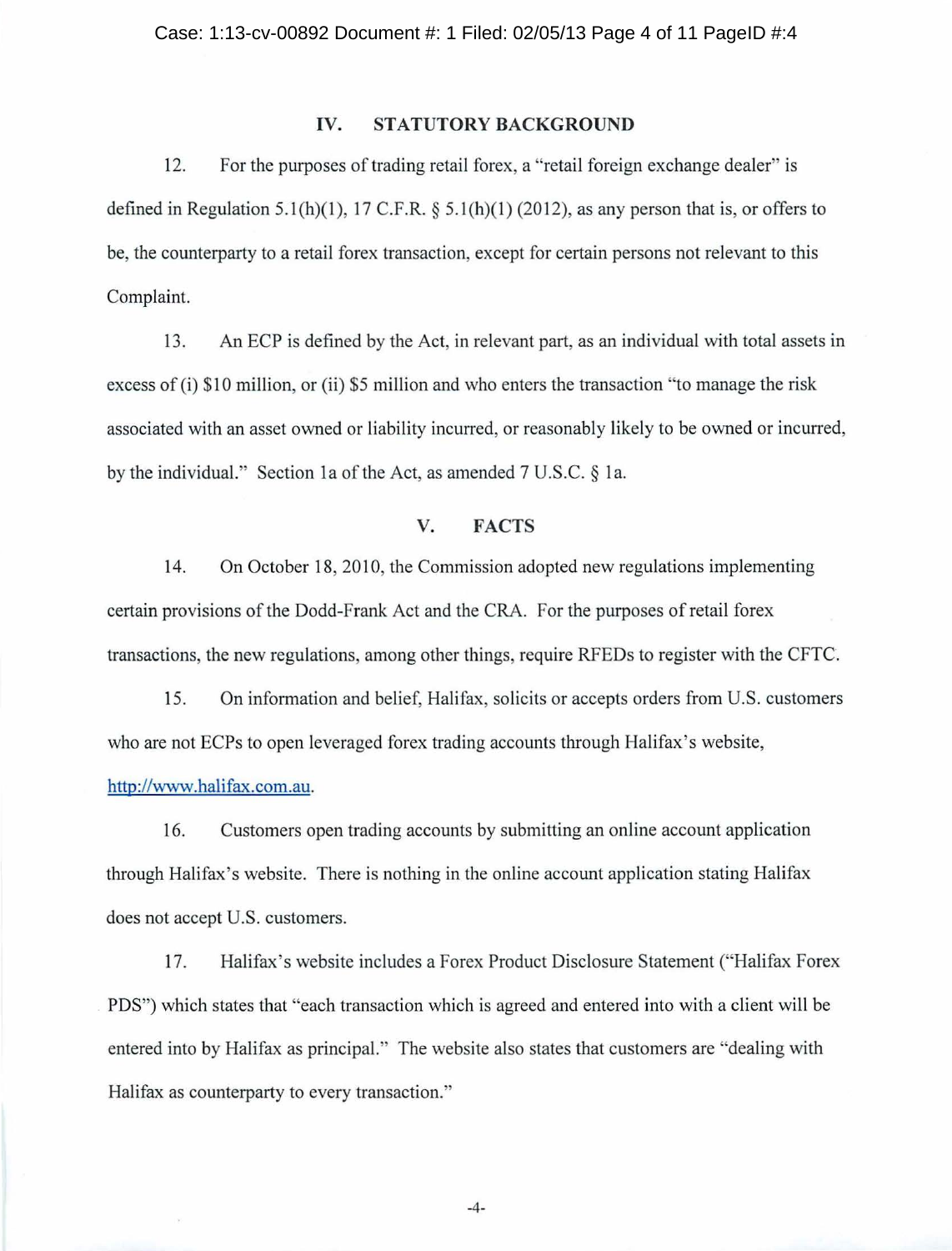#### Case: 1:13-cv-00892 Document #: 1 Filed: 02/05/13 Page 5 of 11 PageID #:5

18. Halifax's online account application does not seek any information about prospective customers' ability to send or receive actual delivery of foreign currencies or customers' business need for foreign currency.

19. Halifax's online account application does not inquire as to whether a prospective customer is an ECP or about a prospective customer's savings and investments. The online account application does not inquire if a prospective customer has assets in excess of \$5 million.

20. The Halifax Forex PDS also states that Halifax is not involved in the physical delivery of trades, disclosing that forex transactions are "OTC" (over-the-counter) derivatives which do not require the physical exchange of one currency for another.

21. On September 11,2010, Halifax applied for membership with the National Futures Association ("NFA")<sup>1</sup> and registration with the CFTC to become an introducing broker ("IB") in order to introduce U.S. customers to an RFED registered with the Commission.

22. On September 17, 2010, NFA advised Halifax that in order to conduct forex business going forward, it would be required to be fully registered with the CFTC by October 18, 2010.

23. During the registration process, NF A learned that Halifax accepted customer funds. On October 30, 2010, NFA advised Halifax that because it was accepting funds from customers, and an IB cannot accept customer funds, Halifax would have to register as an RFED and create a separate entity to register as an lB.

24. On November 3, 2011, Halifax advised NFA that it would "postpone its application." On December 10, 2011, Halifax withdrew its application.

<sup>1.</sup> The NFA is a registered self-regulatory organization which has been delegated certain authority and responsibilities delegated to it by the CFTC including, but not limited to, registration functions under the Commodity Exchange Act and reviewing applicants to determine fitness to become or retain NFA membership.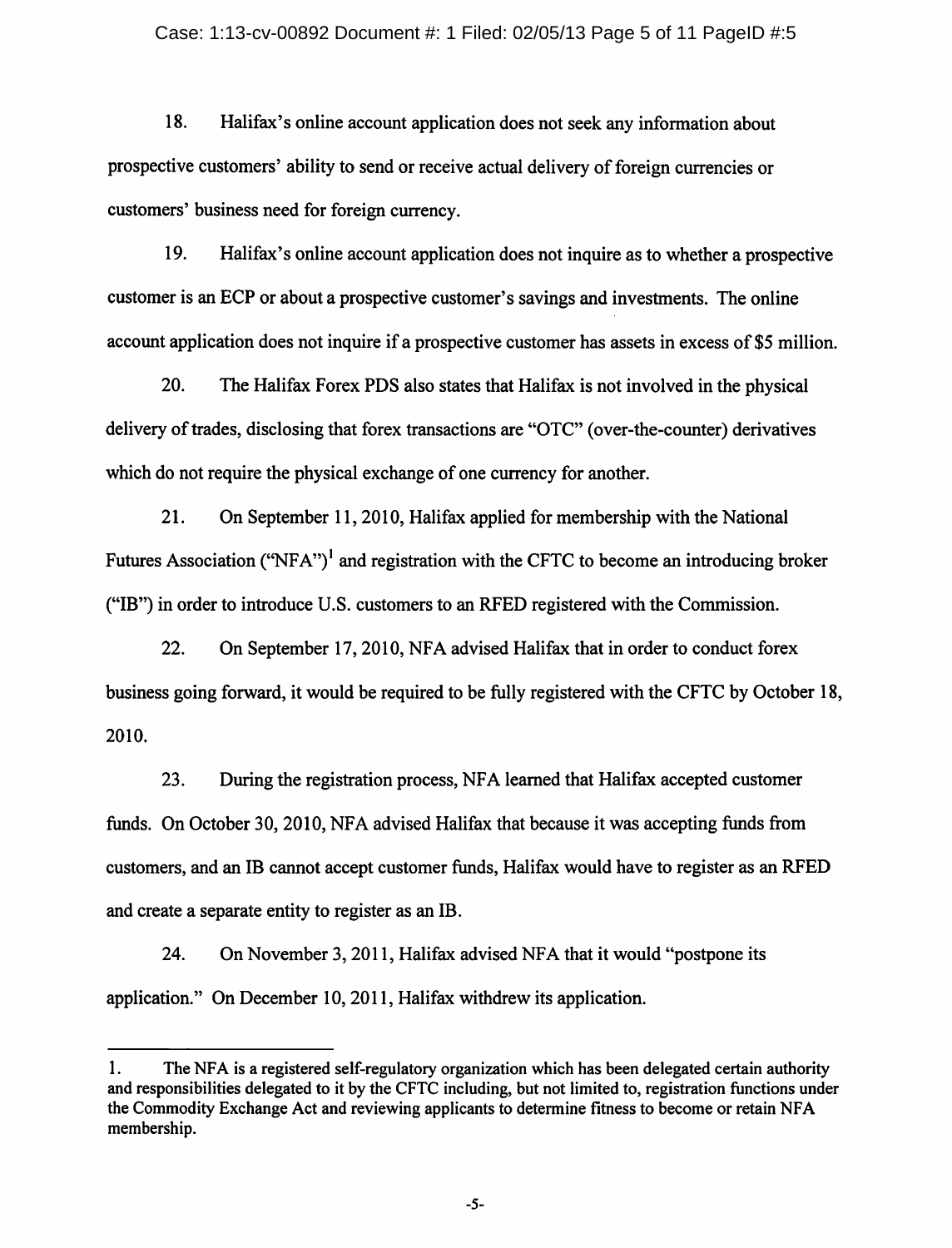25. On September 30,2011, despite the NFA's notice that Halifax was required to register with the CFTC in order to conduct forex business, Halifax responded to a prospective U.S. customer that he needed only to provide certified copies of his U.S. passport and driver's license to open an account.

26. Thus, Halifax has been and is acting as an RFED and continues to do so by soliciting orders from and offering to act as counterparty to U.S. customers to trade forex.

27. By the date of the filing of this complaint, Halifax has not registered with the Commission as an RFED or in any other capacity.

28. Furthermore, Halifax is not exempt from registration.

### VI. VIOLATIONS OF THE COMMODITY EXCHANGE ACT

# COUNT ONE: VIOLATION OF SECTION 2(c)(2)(C)(iii)(I)(aa) OF THE ACT, AS AMENDED: FAILURE TO REGISTER

29. Paragraphs I through 29 are realleged and incorporated herein.

30. During the relevant period, Halifax solicited or accepted orders from non-ECPs in connection with leveraged or margined forex transactions at an RFED. Halifax engages in this conduct without being registered as an RFED, as required by Regulation 5.3(a)(6)(i), 17 C.F.R.  $\S$  5.3(a)(6)(i) (2012), all in violation of Section 2(c)(2)(C)(iii)(I)(aa) of the Act, as amended, 7 U.S.C. § 2(c)(2)(C)(iii)(l)(aa).

31. Each day that Halifax has engaged in this conduct since October 18,2010 is alleged as a separate and distinct violation of Section  $2(c)(2)(C)(iii)(I)(aa)$  of the Act, as amended, 7 U.S.C. § 2(c)(2)(C)(iii)(I)(aa).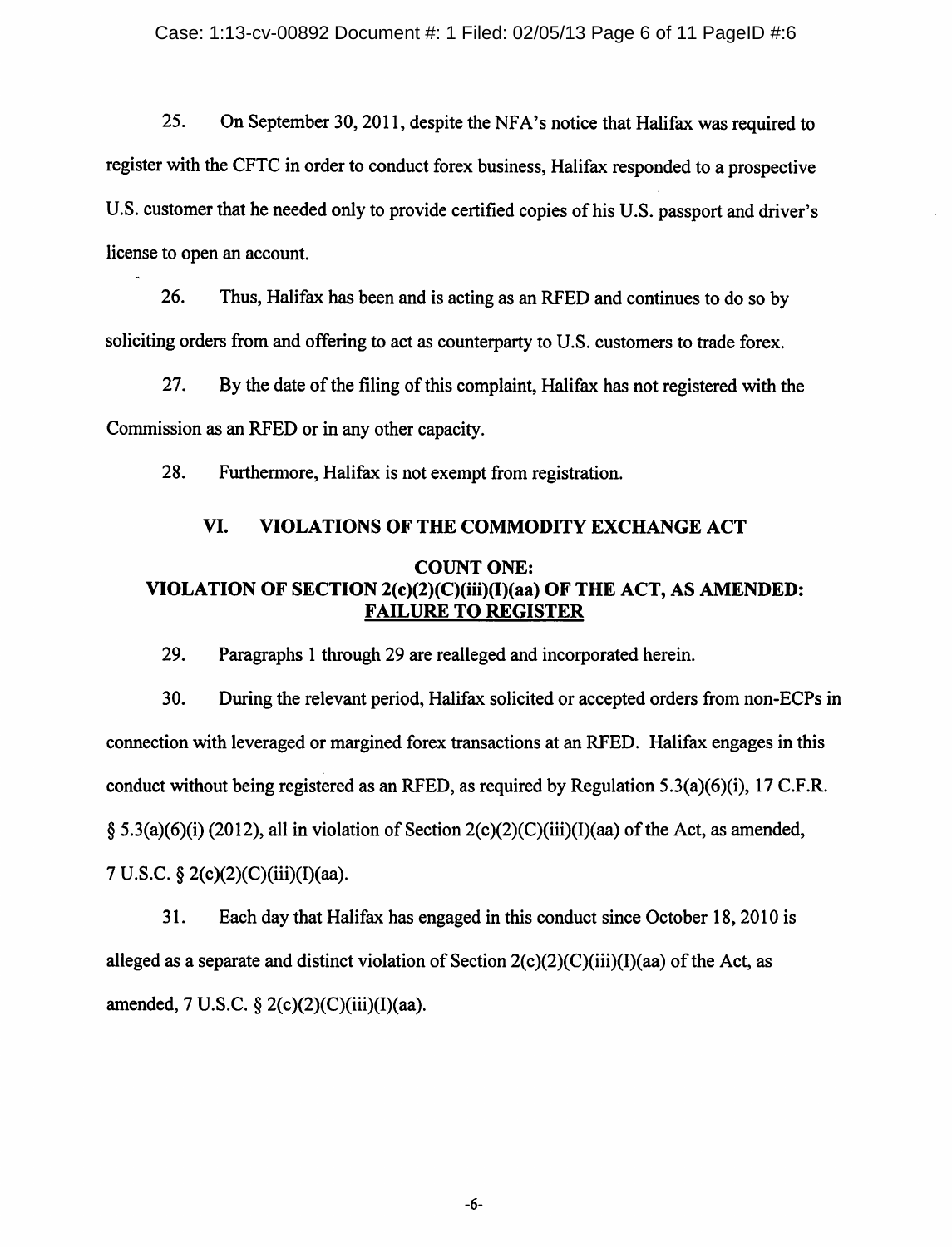## COUNT TWO: VIOLATION OF REGULATION 5.3(a)(6)(i) FAILURE TO REGISTER AS A RETAIL FOREIGN EXCHANGE DEALER

32. Paragraphs 1 through 29 are realleged and incorporated herein.

33. During the relevant period, Halifax is, or offers to be, the counterparty to retail forex transactions without being registered as an RFED in violation of Regulation 5.3(a)(6)(i), 17 C.F.R. § 5.3(a)(6)(i) (2012).

34. Each day that Halifax has failed to register as an RFED since October 18, 2010 is alleged as a separate and distinct violation of Regulation 5.3(a)(6)(i), 17 C.F.R.  $\delta$  5.3(a)(6)(i) (2012).

## VII. RELIEF REQUESTED

WHEREFORE, the CFTC respectfully requests that this Court, as authorized by Section 6c of the Act, as amended, to be codified at 7 U.S.C. § 13a-1, and pursuant to its own equitable powers, enter:

A. An order finding that Halifax violated Section  $2(c)(2)(C)(iii)(I)(aa)$  of the Act, as amended, 7 U.S.C. § 2(c)(2)(C)(iii)(I)(aa);

B. An order finding that Halifax violated Regulation 5.3(a)(6)(i), 17 C.F.R.  $§ 5.3(a)(6)(i) (2012);$ 

C. An order of permanent injunction prohibiting Halifax, and any other person or entity associated with it, from engaging in conduct in violation of

Section  $2(c)(2)(C)(iii)(I)(aa)$  of the Act, as amended, 7 U.S.C. §  $2(c)(2)(C)(iii)(I)(aa);$ 

D. An order of permanent injunction prohibiting Halifax, and any other person or entity associated with it, from engaging in conduct in violation of Regulation 5.3(a)(6)(i), 17 C.F.R. § 5.3(a)(6)(i) (2012);

-7-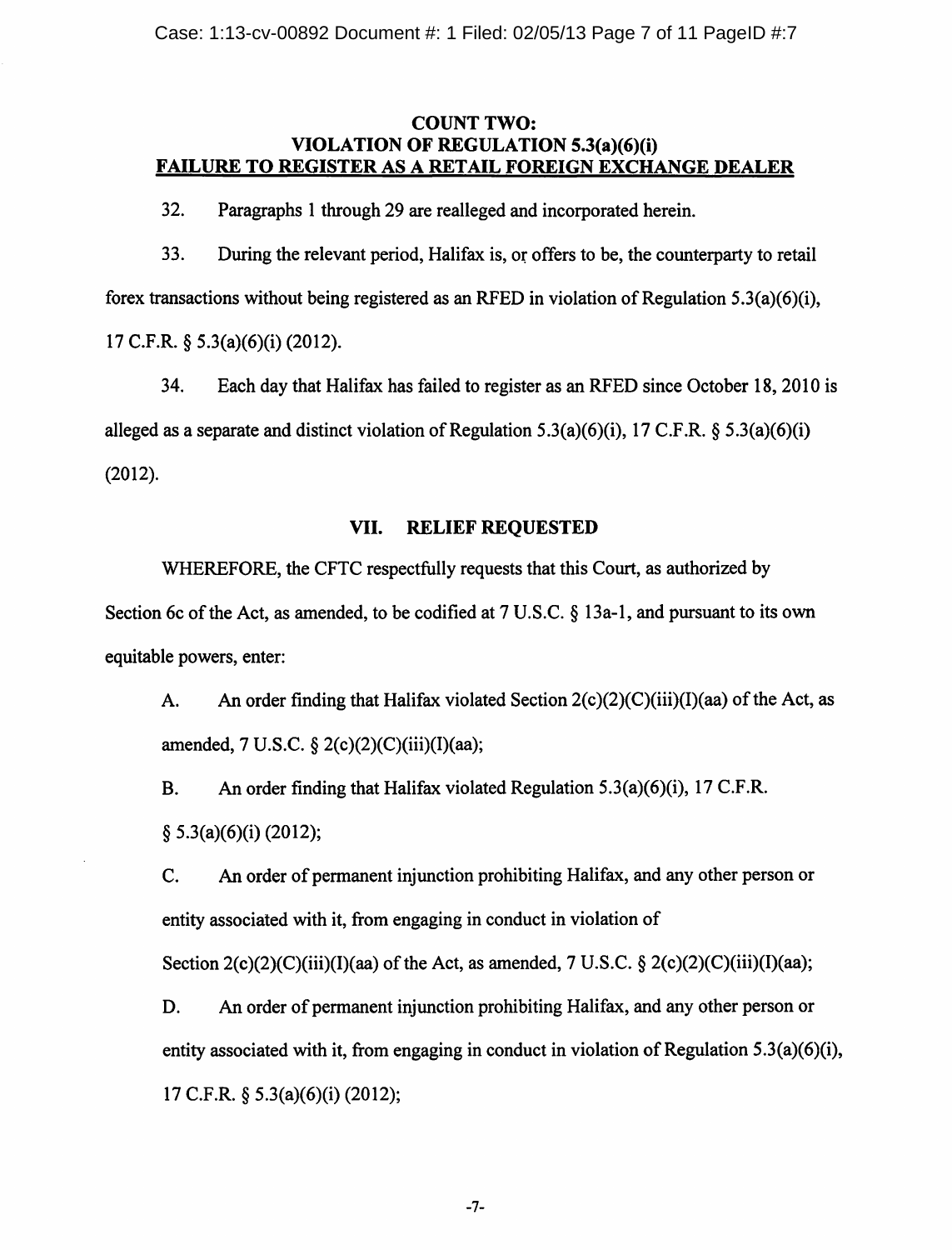E. An order of permanent injunction prohibiting Halifax, and any other person or entity associated with it or its website, from operating its website while in violation of Section  $2(c)(2)(C)(iii)(I)(aa)$  of the Act, as amended, 7 U.S.C. §  $2(c)(2)(C)(iii)(I)(aa)$ , and Regulation 5.3(a)(6)(i), 17 C.F.R. § 5.3(a)(6)(i) (2012);

F. An order of permanent injunction prohibiting Halifax and any successor thereof, from, directly or indirectly:

1) Trading on or subject to the rules of any registered entity (as that term is defined in Section 1a of the Act, as amended, to be codified at 7 U.S.C. § 1a);

2) Entering into any transactions involving commodity futures, options on commodity futures, commodity options (as that term is defined in Regulation 1.3(hh), 17 C.F.R.  $\S$  1.3(hh) (2012)) ("commodity options"), swaps (as that term is defined in Section  $1a(47)$  of the Act, as amended, and as further defined by Commission regulation 1.3(xxx), 17 C.F.R.  $\S$  1.3(xxx)), security futures products, and/or foreign currency (as described in Sections 2(c)(2)(B) and  $2(c)(2)(C)(i)$  of the Act, as amended, 7 U.S.C.  $\&$   $2(c)(2)(B)$  and  $2(c)(2)(C)(i)$ ("forex contracts") for its own personal account or for any account in which it has a direct or indirect interest;

3) Having any commodity futures, options on commodity futures, commodity options, swaps, security futures products, and/or forex contracts traded on its behalf;

4) Controlling or directing the trading for or on behalf of any other person or entity, whether by power of attorney or otherwise, in any account involving

-8-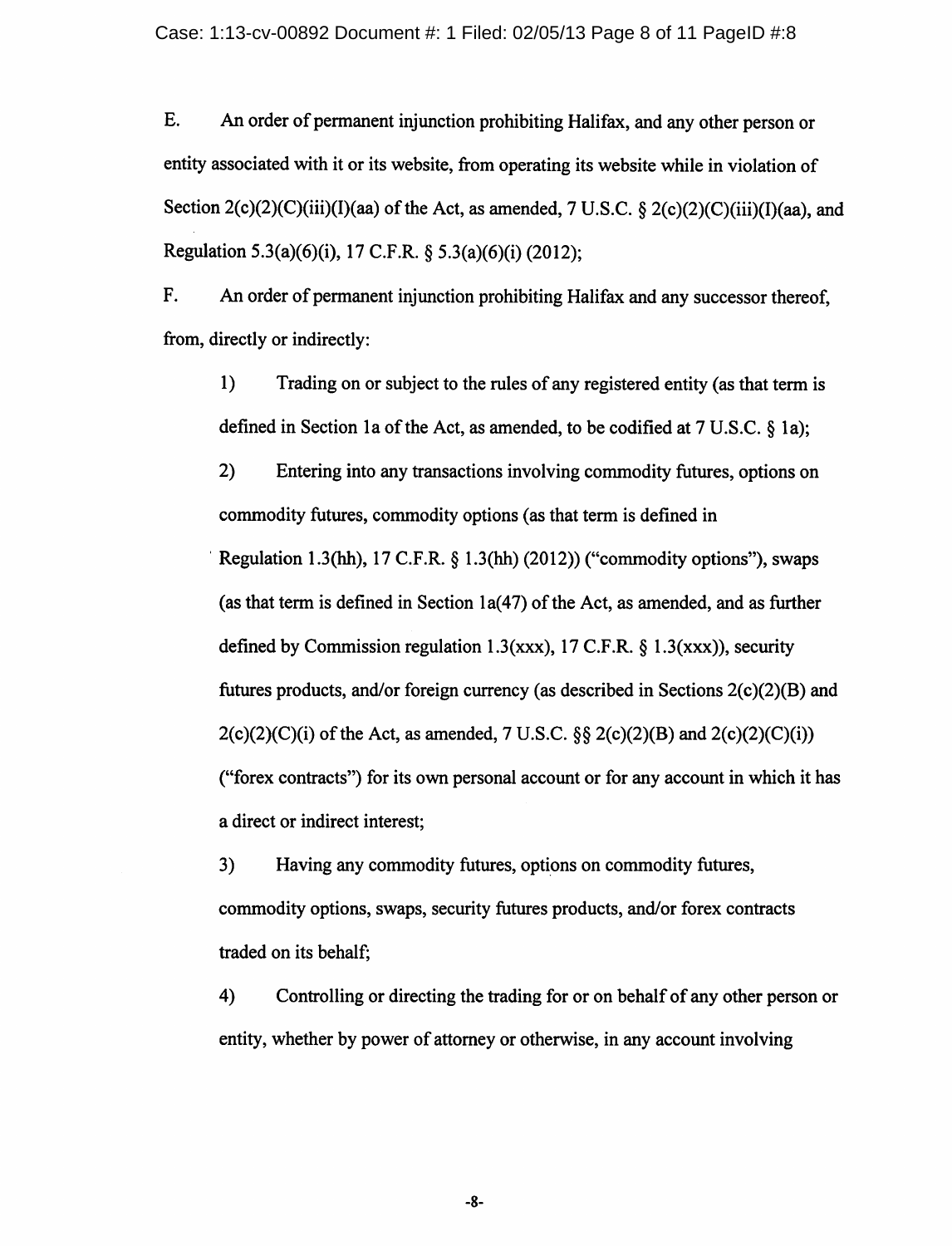commodity futures, options, commodity options, swaps, security futures products, I and/or forex contracts;

5) Soliciting, receiving or accepting any funds from any person for the purpose of purchasing or selling any commodity futures, options on commodity futures, commodity options, swaps, security futures products, and/or forex contracts;

6) Applying for registration or claiming exemption from registration with the CFTC in any capacity, and engaging in any activity requiring such registration or exemption from registration with the CFTC except as provided for in Regulation 4.14(a)(9), 17 C.F.R. § 4.14(a)(9) (2012); and.

7) Acting as a principal (as that term is defined in Regulation 3.1(a), 17 C.F.R.  $\S 3.1(a)$  (2012)), agent, or any other officer or employee of any person registered; exempted from registration or required to be registered with the CFTC except as provided for in Regulation 4.14(a)(9), 17 C.F.R.  $\S$  4.14(a)(9) (2012).

G. Enter an order requiring that Halifax, as well as any of its successors, disgorge to any officer appointed or directed by the Court all benefits received including, but not limited to, salaries, commissions, loans, fees, revenues and trading profits derived, directly or indirectly, from acts or practices that constitute violations of the Act, as amended, and the Regulations, including pre and post-judgment interest;

H. Enter an order directing Halifax and any successors thereof, to rescind, pursuant to such procedures as the Court may order, all contracts and agreements, whether implied or express, entered into between it and any of the customers whose funds were received

-9-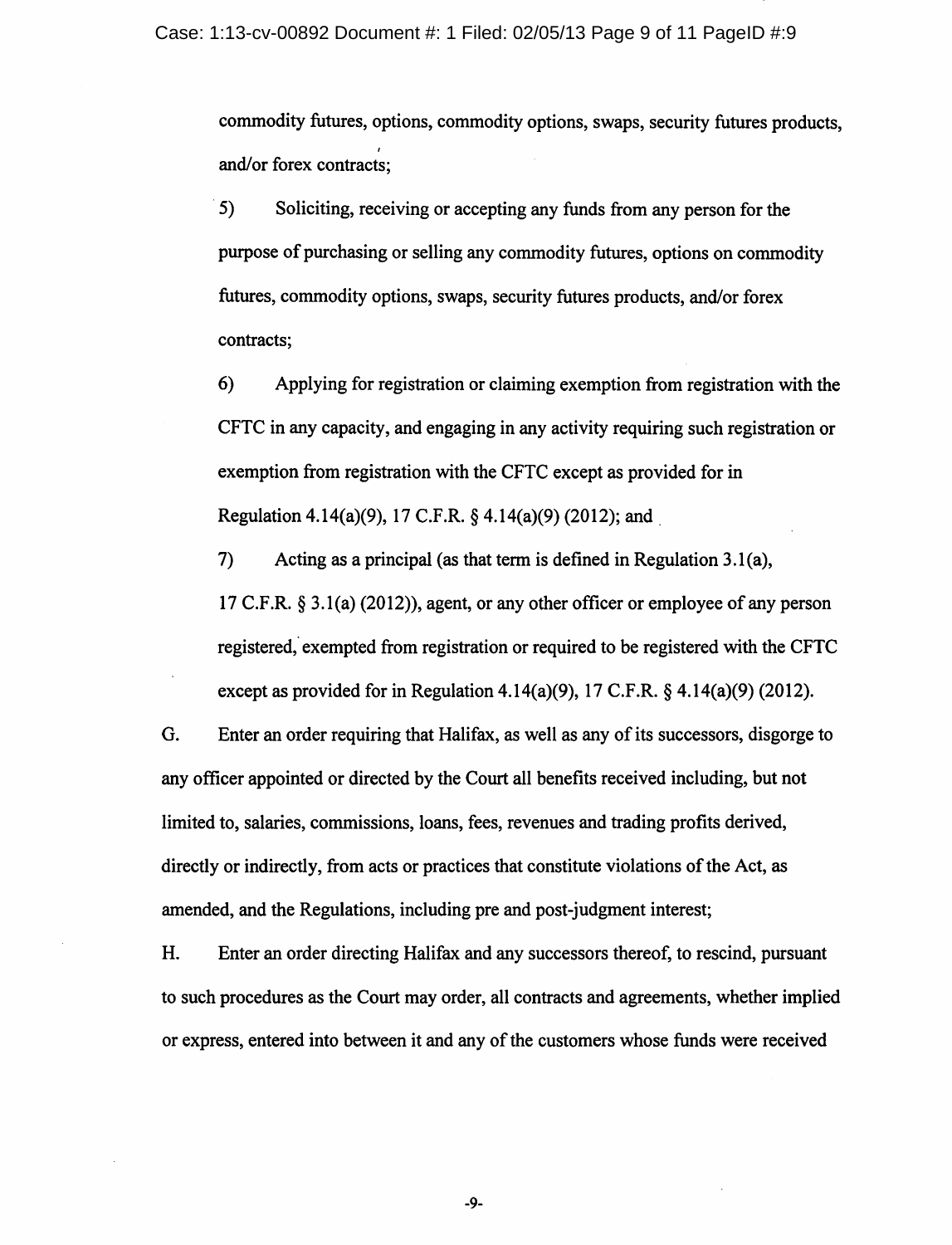by them as a result of the acts and practices, which constituted violations of the Act, as amended, and the Regulations as described herein;

I. Enter an order requiring Halifax to pay civil monetary penalties under the Act, to be assessed by the Court, in amounts of not more than the greater of: (1) triple its monetary gain for each violation of the Act, as amended, and the Regulations or (2) \$140,000 for each violation committed on or after October 23, 2008;

J. Enter an order requiring Halifax to pay costs and fees as permitted by

28 U.S.C. §§ 1920 and 2412(a)(2) (2006); and

K. Enter an order providing such other and further relief as this Court may deem necessary and appropriate under the circumstances.

Respectfully submitted,

### COMMODITY FUTURES TRADING COMMISSION

### /s/ David A. Terrell

David A. Terrell Senior Trial Attorney Illinois ARDC No. 6196293 *dterrell@cftc.gov* 

Elizabeth M. Streit Chief Trial Attorney Illinois ARDC No. 06188119

Scott R. Williamson Deputy Regional Counsel Illinois ARDC No. 06191293

Rosemary Hollinger Regional Counsel Illinois ARDC No. 31 23647